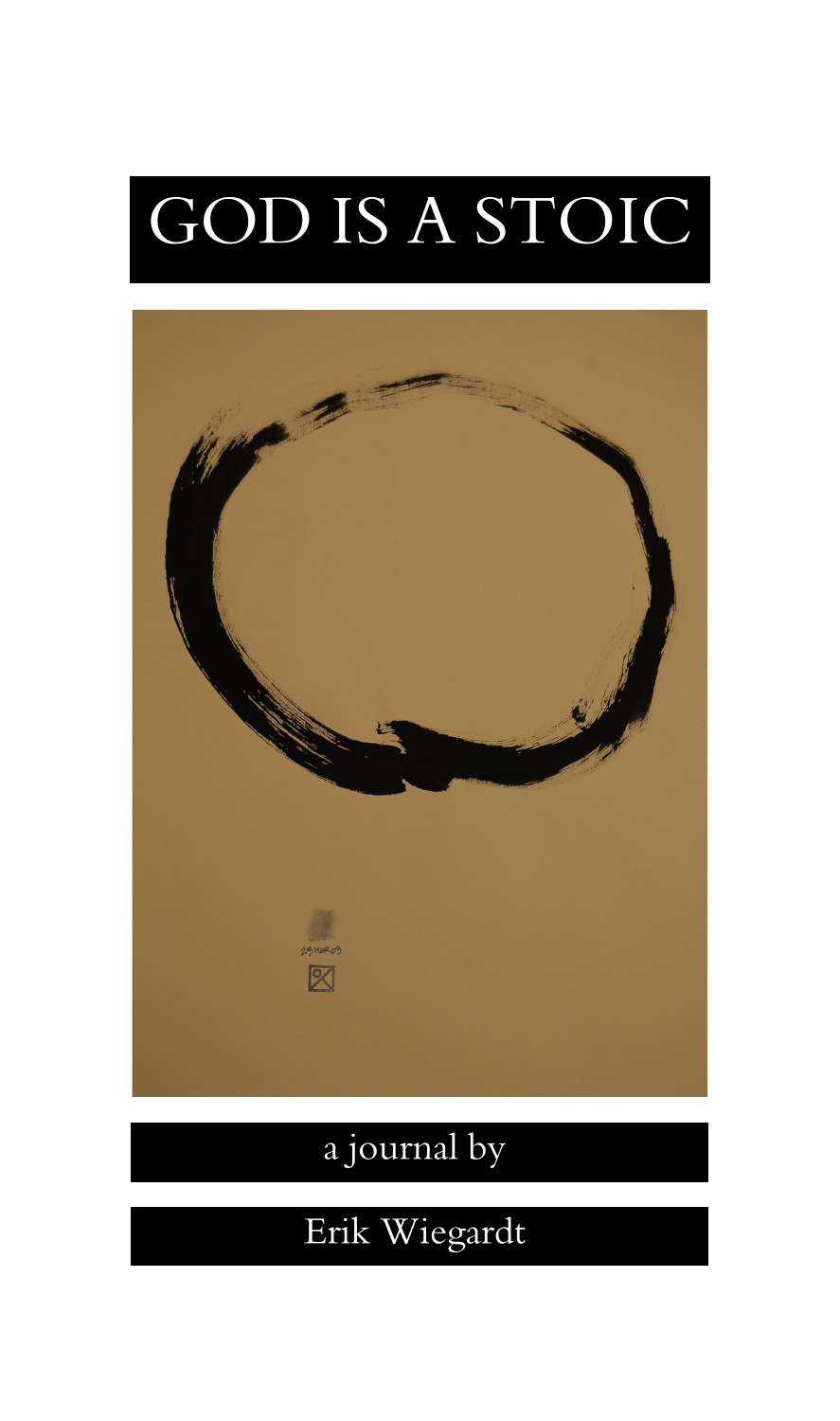| <b>CONTENTS</b>     | page           |
|---------------------|----------------|
| Introduction        | 3              |
| Booger in Kiddyland | $\overline{4}$ |
| Stingray            | 8              |
| The Toilet Dream    | 10             |
| <b>Jury Duty</b>    | 13             |

to be continued . . . .

Cover design and Sumi e (ink-brush drawing), "Perfect wa," by Erik Wiegardt

Copyright © 2009 by Erik Wiegardt. All rights reserved. wordsmith press · san diego · california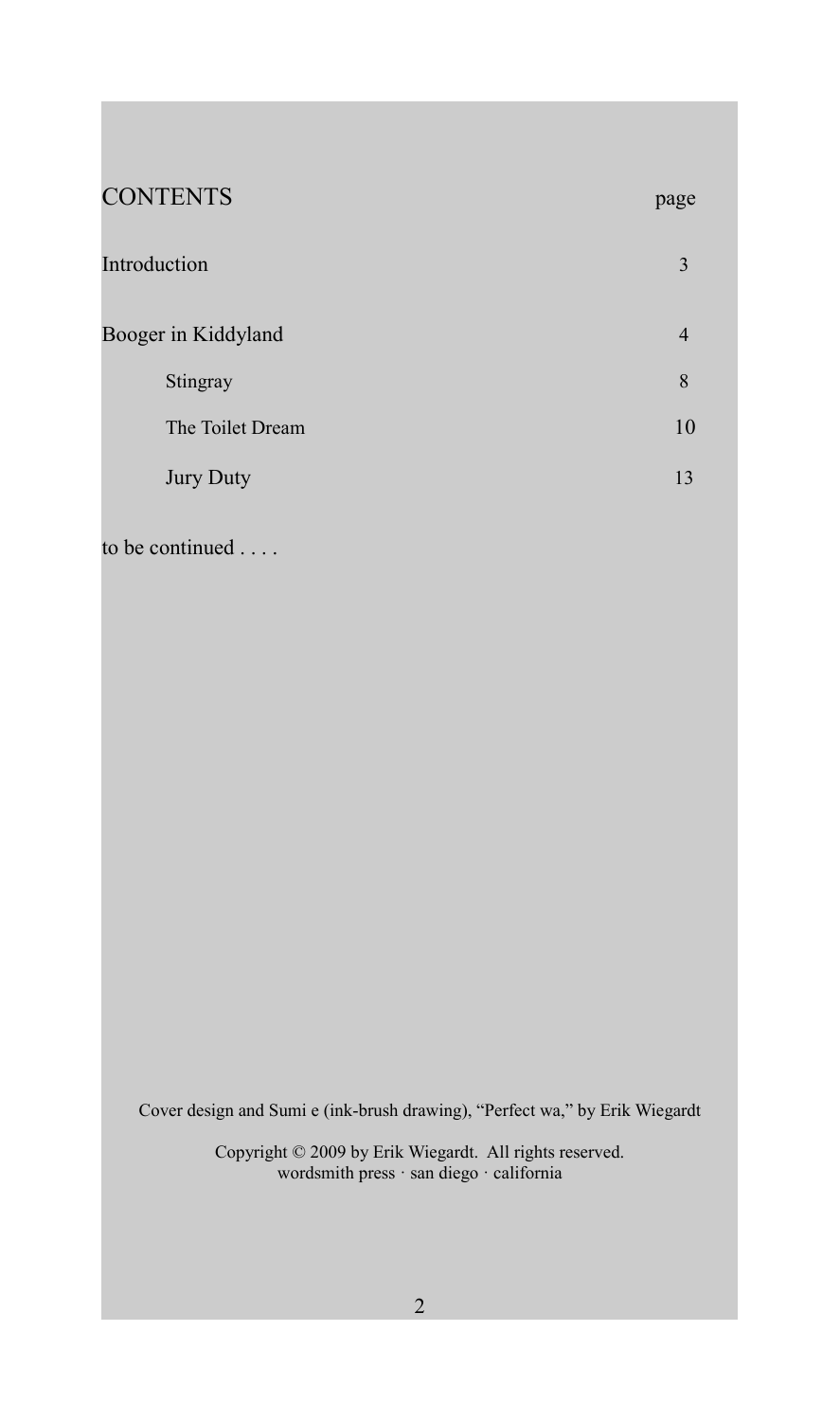### Introduction

This is *hypomnemata*, a literary genre that took the form of personal notes in antiquity. Today we would call it a journal. However, this journal is not like the usual log of daily events that inspire us in life. It is a journal of life, to be sure, but one that is specifically related to Stoic philosophy. It is a journal that is evermindful of Stoic theory as I perceive it in the world outside and inside my own mind. Everything is a possible subject in a Stoic's *hypomnemata*, because everything is accounted for in that philosophy. I am writing these personal notes as exercises in order to remember and more deeply examine the principles that currently shape my life and character.

My inspiration is the Roman Stoic Emperor Marcus Aurelius. He may not have been the first, but he is the only Stoic of antiquity who left a record of *hypomnemata*. We named his work, *Meditations*; he never gave it a name. So far as we can tell his exercises in Stoic philosophy, his personal notes, were not meant for publication but for remembering what he believed. What he wrote was published centuries after he died. Can you imagine it, a Roman emperor taking the time and trouble to write down notes to remind himself over and over again to always be a good and just human being? Marcus did. It is indeed an inspiration to know that in a period of history rife with wars, drought, famine, and other hardships, there was once an emperor who wrote *hypomnemata* to increase in wisdom.

And that's what I'm doing. Except that in my case, I'm not a ruler or even an important person. I'm just a common Stoic seeking to increase in wisdom. And unlike Marcus, I feel compelled to title, organize, and make my *hypomnemata* available to others even while I'm alive. Are my words worthy of such attention? Of course not, which is why I'm not looking for a regular publisher. However, I am a tutor at the College of Stoic Philosophers, and this is one of the assignments I require of my students. Everything I require of them I have already done. It is hoped that in setting about to write in their journals any who have questions, uncertainty, or a lack of confidence will be able to read this and know they can succeed.

One other thing you should know. It's not finished. It may never be finished. Like Marcus, I will need to remind myself time and again what it is that forms a noble character, probably for as long as I live. I intend to add to this journal as inspiration dictates, so that if all is well every few months there will be a new edition. And because only fools and prophets pretend to predict the future, I will leave the evolution and completion of this journal to another, greater wisdom. I can only avow my intention; fate may have other ideas. What I have begun today may end at any time. I don't really know. I spend a lot of time playing with Nature in the Pacific Ocean, and I may be fortunate enough to die there. Maybe tomorrow.

Erik Wiegardt San Diego, California September 2009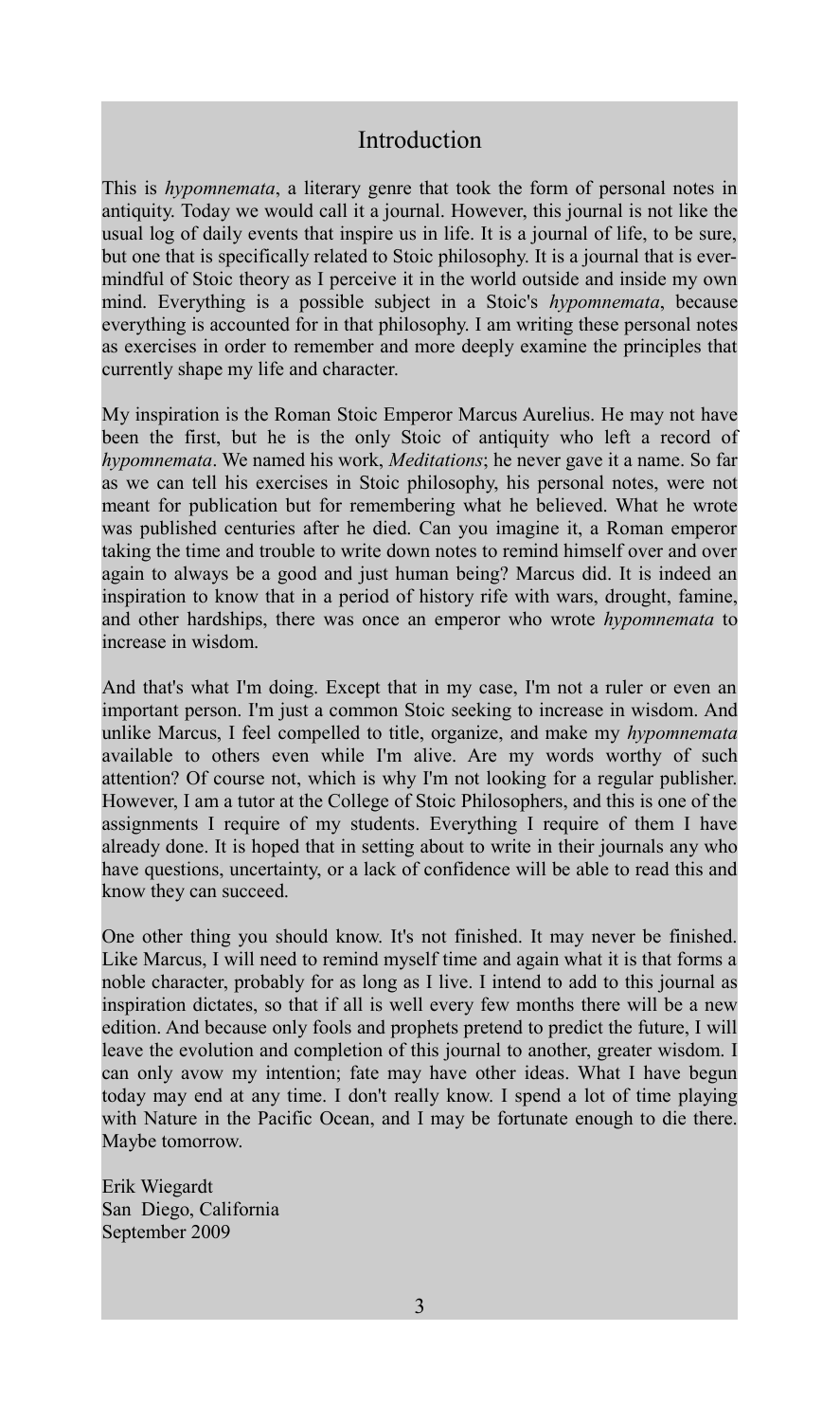# Booger in Kiddyland

A very big, and obviously very powerful, power boat was parked across the street last night. It was hitched to a very big and obviously very powerful truck to pull it. The boat and truck together must have cost well over \$100,000.

I have a Boogie board. It cost a little over \$100. No gas needed to make it go, no insurance premiums, parking fees, taxes, maintenance or repairs. I go to Pacific Beach with my Boogie board three or four mornings every week. I went again this morning and noticed that for an hour and a half, even when I was out of breath, I never stopped smiling.

\*

They call us, "Boogers," the surfers do. That's because we ride Boogie boards, not surf boards. They also call us, "Spongers," because our boards are little and soft, not like their big, hard ones. They call the surf where we catch our little waves, "Kiddyland," because it's safe and close to the shore where kids play under the supervision of their mamas. That's OK. Maybe I'm a Booger in Kiddyland because I've entered my second childhood. Or, maybe I'm here because I catch five, 3-foot waves for every 5-foot wave they catch farther out. You do the math.

"Lourdes of the Pacific." That's what I call the beach where Nature and I play with my Boogie board. It's real name is Pacific Beach, or 'PB' to us locals. It's not that there's anything special about the waves or waters of PB; it just happens to be where I go for the cure. I'm sure the surf on any beach on any ocean would do – as long as it has waves. They don't have to have big ones. The cure I go for is a geriatric condition know as world weariness.

\*

Does Nature know we're playing together? I'm part of Nature, and I know we are, but what about the greater part, the Whole? Does Nature even know I'm here? That presupposes Nature is conscious, and that its consciousness resembles our own. A classical Stoic might think that it does, but how can we be certain? The conscious providence of Nature requires faith to be believed. A Stoic's faith. But any faith, even a Stoic's faith, holds as much doubt as it does certainty.

Going for the cure at my Lourdes of the Pacific costs nothing but the gas to get there and back. I drive a 20-year-old Honda with a lot of sand in the carpet. My wife goes too. Her name is Amielle. We boogie together and smile at each other when we catch a particularly good wave.

It takes 800 miles of wind blowing on the ocean to make a single wave. And its free. All of the waves are free, and they just keep on coming night and day, even when I'm not there. (A solipsist might disagree.) I love my Lourdes of the Pacific, even if it isn't conscious. Nature created me, and then it gives and gives, more and more – even when I'm not there, even when I forget, even when I don't care.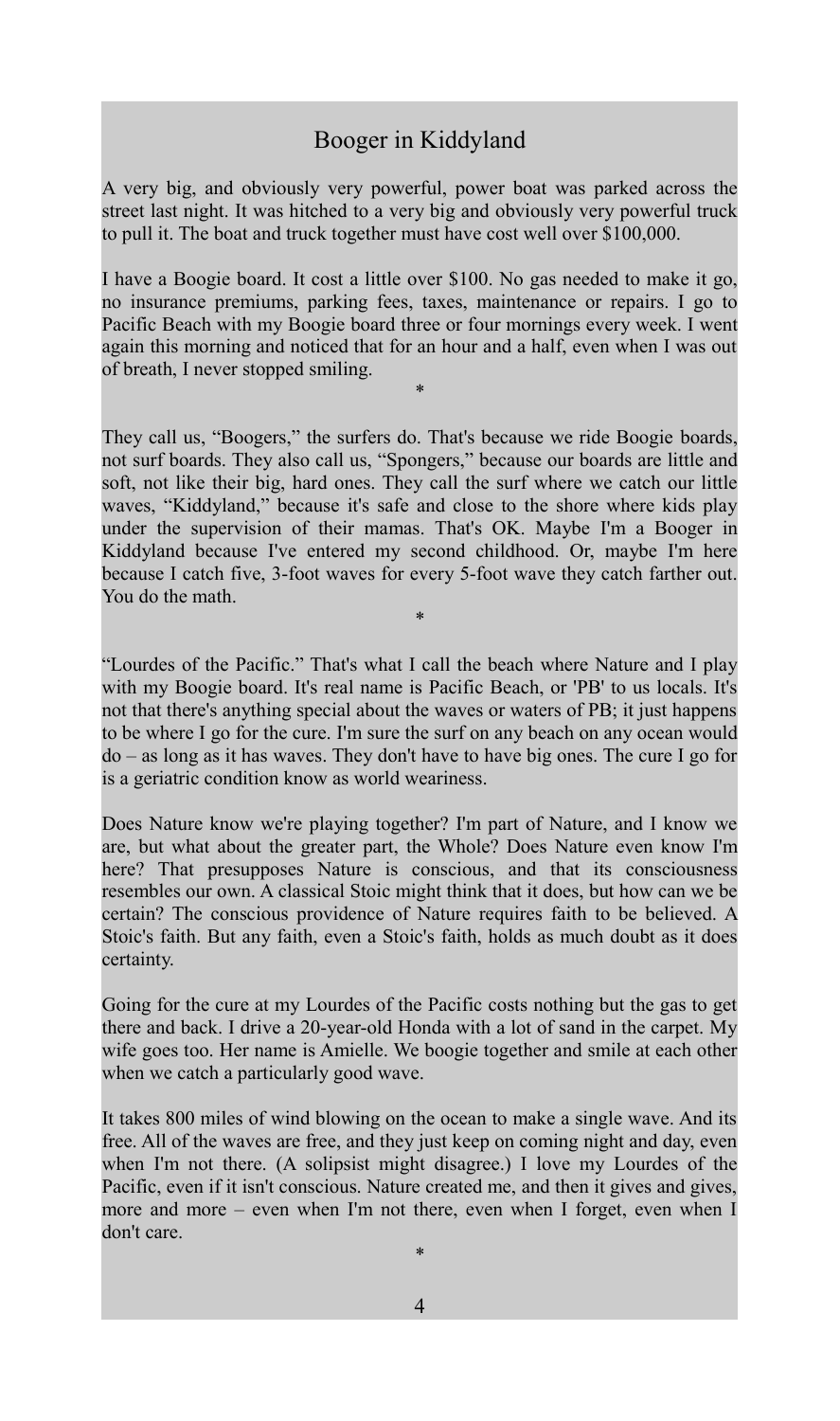The ocean is two parts hydrogen to one part oxygen, plus sodium and traces of a number of minerals.

The scientist sees Nature as essential elements, mathematical calculations and measurements; the poet sees it as a wonder, a marvel, magic, and mystery. We cannot see the underlying physical structure of Nature and stop there; we must go on and see and feel and know both the structure and the wonder. We can and should be both poet and scientist. One or the other alone is not enough.

The ocean is not just H2O and sodium; it is a thousand, ten thousand things more. It's the cradle of life on this planet and the home of millions of fish and mammals living in balance—eating, sleeping, defecating, copulating, traveling, hiding, seeking, and playing. Yes, playing. It's the agony and ecstasy of the swimmer, surfer, sailor, and fisherman. It brings rain to the thirsty and cooling breezes to the feverish. One could go on and on like this for hours, but sadly it would still be unlikely to impress those who are so petty and poor in spirit that they cannot see above and beyond the H2O-plus-sodium ocean of life.

Scientific descriptions do not describe life; they describe everything but life: the non-life, the dead. Those who believe that when we die we return to the elements from which we are made are only identifying the parts from which their body is made. The breath of life, the *pneuma*, they cannot see, feel, or measure, and so they commonly sneer and dismiss it. "If we can't measure it, it doesn't exist," they say. They say the same thing about God. *Hubris* is very much alive and well in the scientific community.

Life is not the stuff of science; that's merely the nomenclature, measurement, the abstract intellectual identification, and organization of parts. Life is everything else. It is the the whole that is greater than the sum of its parts. To really appreciate life, one must also remember that death lies at the opposite end of this dynamic continuum. Whenever we remind ourselves of that, then we should also take the time to remember what an extraordinary gift we have been given by Nature just to be alive, to be conscious, to reason, and to feel love. Nature has done this, and by comparison all the scientists in the world are merely children playing with blocks.

As Epictetus said, "Any one thing in the creation is sufficient to demonstrate a Providence to a humble and grateful mind [*Discourses* bk I, ch. 16]." \*

One who claims that everything in our familiar world can be explained without needing God presumes to know everything – and God.

\*

The first winter surf of the season: churning, powerful waves criss-crossing and washing up on the beach halfway to the sea wall. The seaweed was thick, entangling, and sometimes didn't want to let you go. And there were hard rip currents, the kind that makes you say to yourself, "Whoa! Hmm. Let's back up here." (Later, I read in the paper that an Arizona man, 15 years my junior, was pulled out or under by that rip current and drowned. He just disappeared for a half hour, his family said, then washed up on the shore.)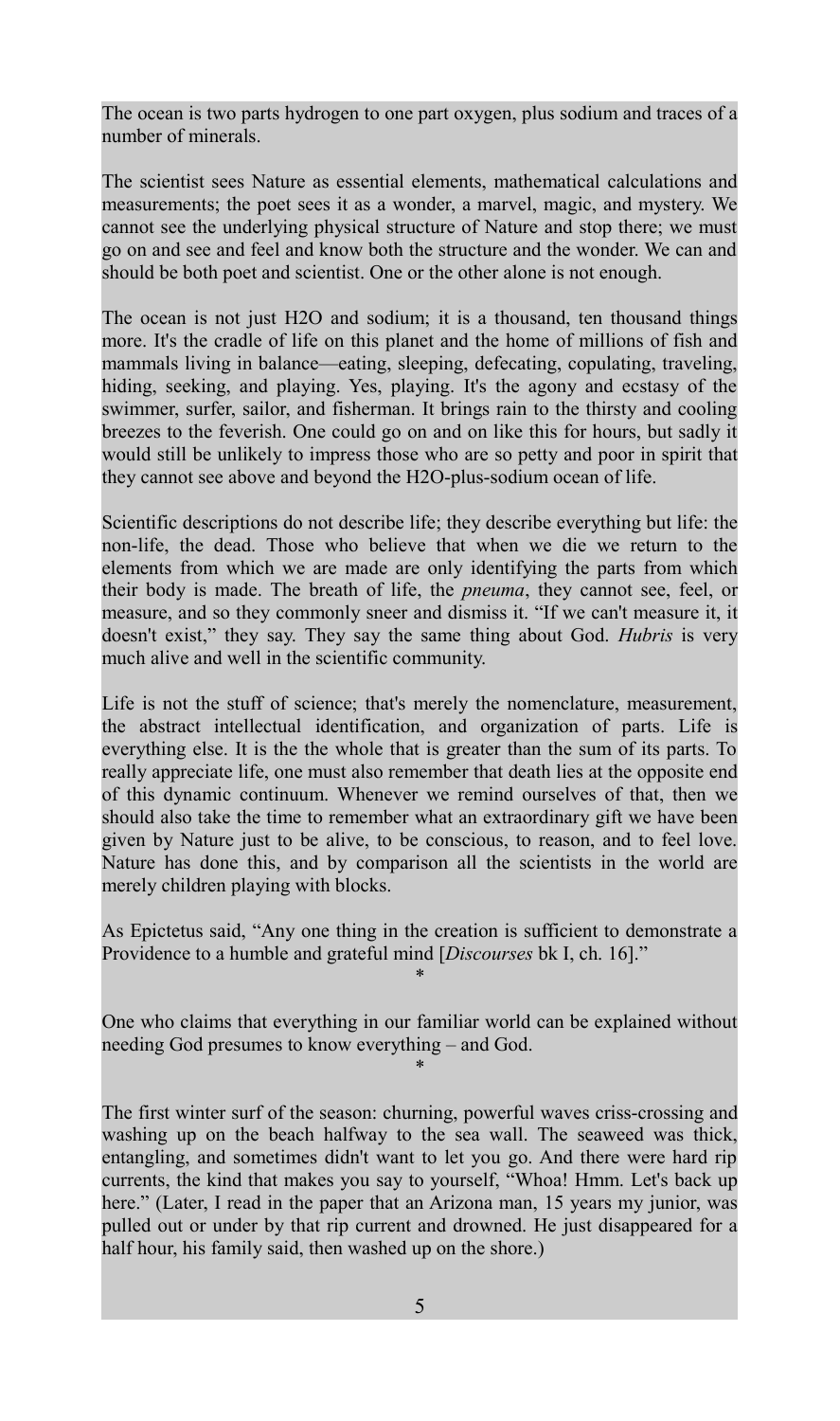No surfers. A couple of other Boogers started out, then left after five minutes or so. One body surfer was there – a tall, skinny guy about 30 with straggly hair and uneven wisps of a beard. He stayed nearly as long as Amielle and I. He looked a lot like the seaweed, which may explain why he was obviously so comfortable with such wild and woolly waves. The water temperature was actually warmer than the cloudy, blustery air. Pelicans had to work hard to keep their formations in order. No cruising on gently undulating air currents today.

Nature. The surf is different everyday – kind of like no two fingerprints are the same and no two snowflakes are the same. But today the surf was as different as fingerprints are from snowflakes compared to what it was the last time I boogied – two days ago. Why did it do that? Why the radical change? Of course we can go to the meteorologist and geologist and physicist and come up with some scientific-sounding explanation, but what do we really know about it? All we really know is that Nature seems unconscious because it goes it's own way without any apparent interest in our opinions. So we call it a brute force without thought or feeling, a capricious chaos, a random accident without reason or control.

But that's only because it's not held under *our* control. It's way too magnificent for us, and we can only choose whether to boogie or not to boogie depending on how scary it seems when we climb aboard and hang on for dear life. We can't tell it what to do and it doesn't mind us or cater to our every whim, so we say it's stupid, and not just stupid but flat-out unconscious, which is as stupefied as you can get. I'm sure we would even say it was dead if it didn't move around so much and feed and clothe and comfort us – in its way, by its rules, not ours.

\*

I have plantar fasciitis. It comes from stressing the plantar fascia, a sheath of thick connective tissue that supports the arch of the foot. Both the heel and arch of the bottom of my left foot are affected. It's an aching pain, like pushing on a bruised muscle. That's all I know about it. Aren't you glad? Athletes get it from over-exerting and straining that sheath. Really fat people can get it just by walking – too much body mass. I got it from Boogie boarding.

It happened about six weeks ago. I could tell it was happening when it was happening. It was another hard rip current day, and it took all my strength just to stay in Kiddyland. I also got a blister on the ball of my foot, the same foot, from the same cause, but it healed in a couple of weeks. The plantar fasciitis hasn't healed. I think it's getting worse because I keep aggravating it every time I go back out there.

My body is like the ocean. I don't tell it what to do; it tells me what it wants and doesn't want, and I just go along for the ride. I didn't want plantar fasciitis, didn't even know it existed until I got it. Now my body is suggesting that I stop irritating the plantar fascia on my left foot, but I'm not being agreeable. I know that's not very Stoic, not prudent, but sometimes you just have to make a choice. I could stop going to PB, but then I would quickly become all-over physically and psychologically lame. Now it's just my left foot that's lame. Maybe we can compromise. I'll go three days a week instead of four.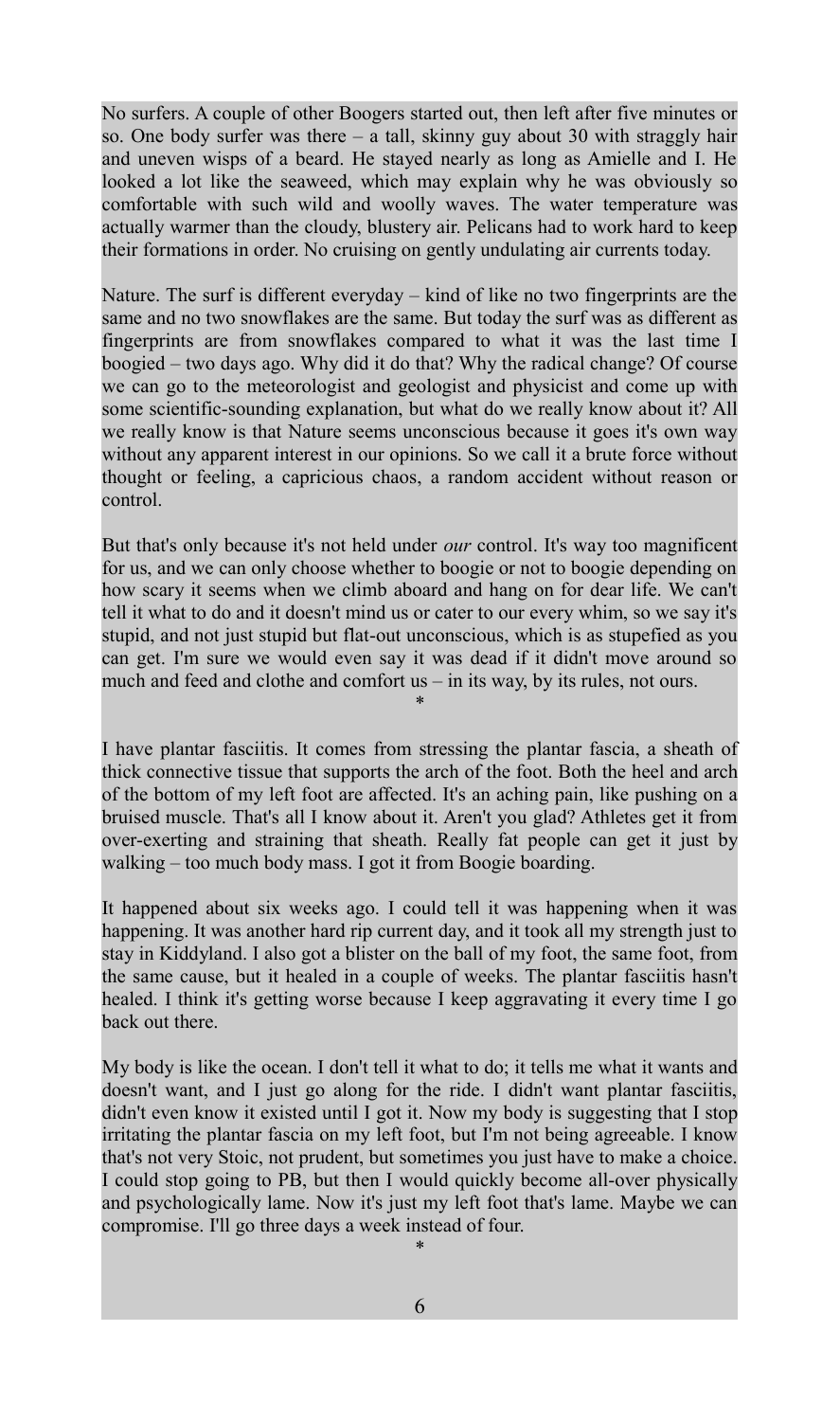What do Stoics believe about the body? It's one of the externals, an indifferent. How can it be an indifferent when I'm as attached to my bodily parts as I can be to anything? Even the pesky and all too vulnerable plantar fascia is inside my skin, right? Yes, but I don't control it.

Amielle had a classmate who died of lung cancer at the age of 29. She was a delightful young woman, normally healthy in every way, never smoked, rarely drank, exercised, ate properly, and died before she was thirty. On the other hand, Winston Churchill drank and smoked cigars *all day*, every day, didn't exercise or eat right, and lived past ninety.

We *may* be able to affect our longevity with how we treat this body, but there are no guarantees. I know that I feel better today, physically and emotionally by exercising and living a healthy lifestyle, but whether I get plantar fasciitis or a brain tumor tomorrow is not something I can directly control.

It's the *I*, the psyche, the soul, the Logos that is within this body of clay that is internal – and some believe is eternal. The only control *I* have is over the will and the choices of the will. All good and evil come from the choices of *my* will – not from Nature, not from another's will, but from my will alone. If I have no control over the will of another or the Will of Nature or even over my plantar fascia, then these must be matters of indifference.

But how can *Nature* be a matter of indifference? Am I not allowed to love and revere Nature? How can I feel indifference to what a panentheist calls his god? How can I feel anything less than wonder and awe for something that can create life, consciousness, reason, and love? Nature is the designer of that very part of me that reasons, the *hegemonikon*. This is the god within, the Logos. Is it good, is it evil, is it indifferent? Or, is it beyond good, evil, and indifferent?

If, as Heraclitus said, to the God all things are right and just; and if, as the Stoics believe, all things *are* the deity, our god, then how can we be indifferent to it? Certainly that would be impiety of the highest and lowest order, and, as we have seen, one of the Noble Duties is piety.

So, what do we say is the good? "Good is virtue that evil lacks." Good is virtue and evil is the lack of virtue. As Marcus said, the evil of a part, my evil, my lack of virtue, is no impediment to the Whole. But that's what we say about the evil of another. Someone else's bad behavior is no impediment to me-- unless I use it as an excuse to behave badly myself. Then, I have committed an evil. That is, I am lacking in virtue and the nobility of my character has been compromised.

Unlike we common folk, the Whole, Nature, the deity, our god is not compromised by my bad behavior – or anyone else's. If that's the case, if the Logos is *never* compromised in the choices of its Will, then it's a much better Stoic than I am. In fact, I believe that is the definition of the mythical Stoic sage: to *always* live in agreement with Nature. So, the Stoic sage isn't mythical after all: God must be one.

What about my plantar fasciitis? If Nature always does the right thing, then how come my heel hurts? If the choices of the Will are always correct, and we Stoics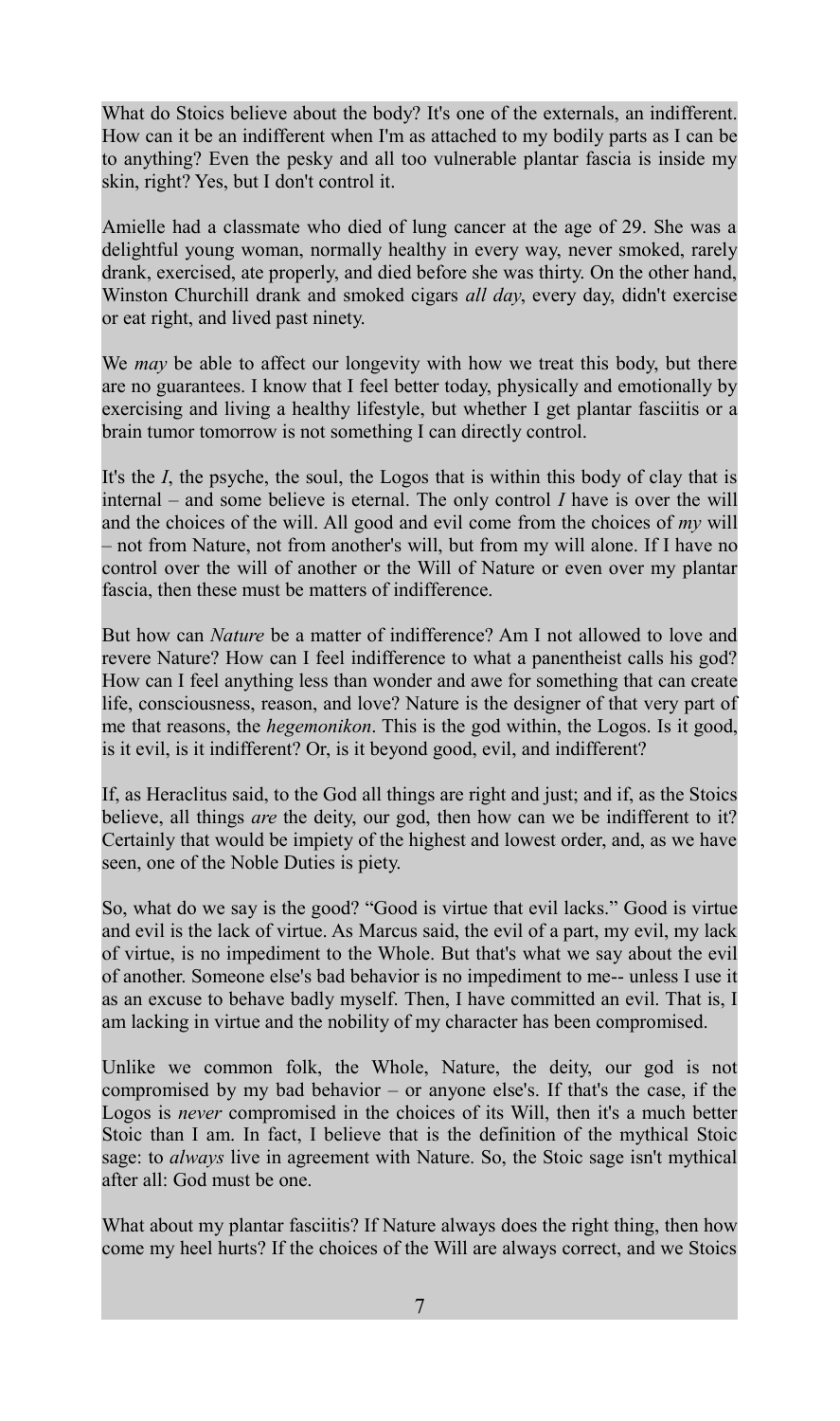say that they are, then my heel may not feel "good," but even something as infinitesimally small as my aches and pains are not going to cause the Whole to misbehave.

Well, that's a relief!

#### **Stingray**

\*

*Stingray, n. any of the rays, esp. of the family Dasyatidae, having a long, flexible tail armed near the base with a strong, serrated bony spine with which it can inflict painful wounds.... up to 5 feet in width (1.5 m) with a tail up to 7¼ feet (2.2 m) in length.... adapted for life on the sea bottom, having a flattened body and greatly enlarged pectoral fins with the gills on the undersides.*

Plantar fasciitis on my left heel; stingray barb on the right. I may spend the rest of the day on the couch.

A remarkable creature actually, the stingray, lying flat on the sandy ocean floor, minding its own business and having a nice day until a hulking humanoid with a Boogie board comes tramping through its home. What does it feel like to be stung by a stingray? Like someone stabs you with a shard of glass. Then, after a minute or two it really hurts. That's the venom at work. Groaning helps.

I known for some time that PB has stingrays. I've seen them. I didn't see this one. Several months ago I asked a couple of lifeguards about them. Both had been hit, more than once. One guard said the first time it happened to him he cried like a baby. The greatest unpleasantness is the venom. Wash off the blood, then soak the affected area in hot water, as hot as you can stand it, for about two hours. That breaks down the proteins of the venom. It works.

Renowned Australian "Crocodile Hunter," Steve Irwin, was killed three years ago when one stung him in the chest. Fortunately for me, I got mine in the heel at the base of the Achilles tendon. Hmm. We don't know how commonly people die of stingray attacks because, unlike our fascination with sharks, there is no international agency that tracks them. If you want to see some stingrays and what Irwin was doing when he was hit by a stingray go to YouTube and enter "Steve Irwin death video."

I'm glad it finally happened. I've been wondering when it would happen and what it would feel like. Now I know. Reality has a funny way of being distorted when you meet a grouchy stingray. At such times, life is made up of two parts: there's consciousness of intense throbbing pain; then there's everything else passing by like a dream. I wonder if that's at all similar to the pain of childbirth.

By a happy coincidence, I *almost* have a record of the moment of the attack. Amielle and I had a friend taking photos of us in the surf this morning. We are going to use the best one for our holiday greeting cards.

OK, I'm going to fix some lunch and take a nap now.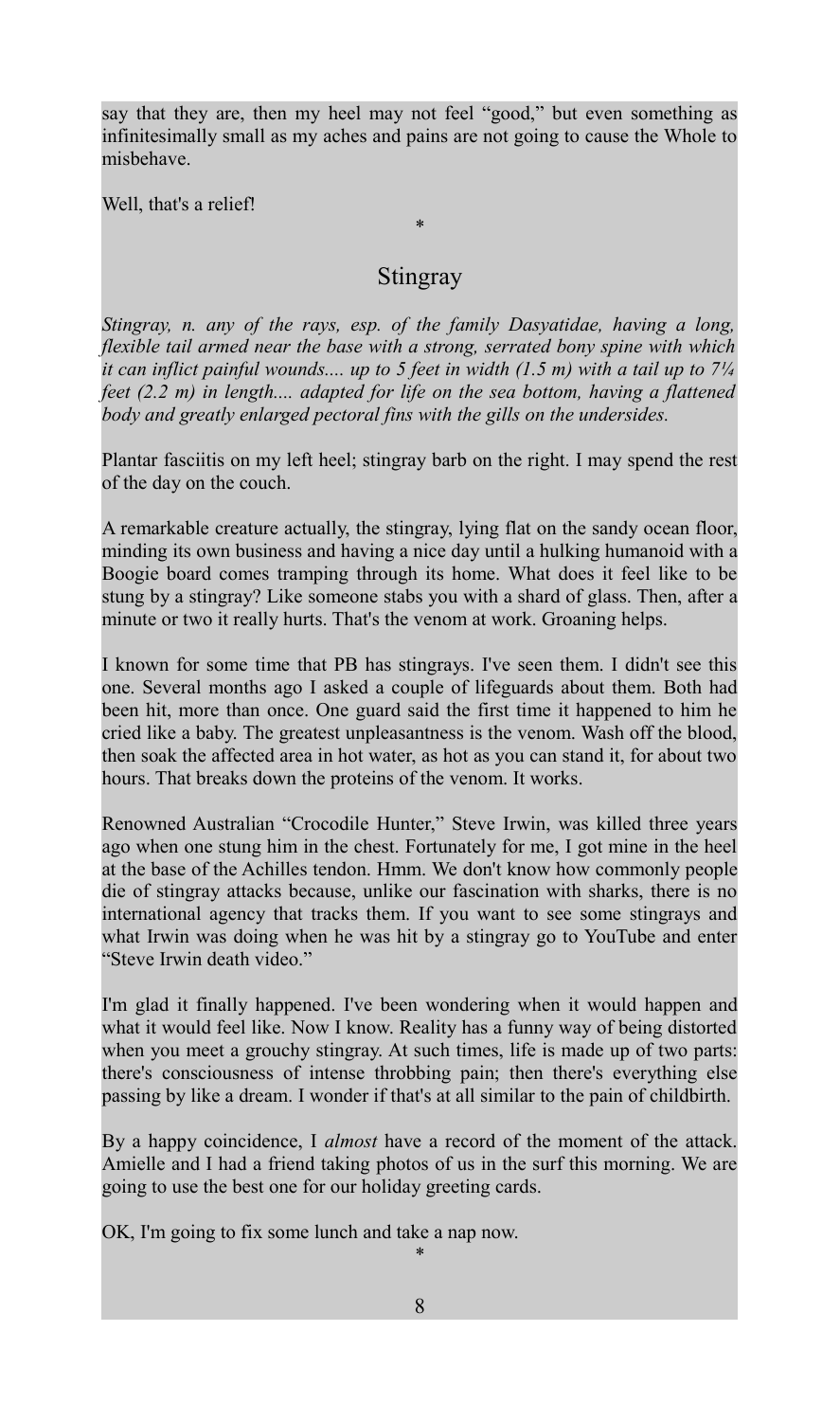

It was 7:45 AM. I parked my car by the sea wall and got out. She was a disheveled woman of about thirty who greeted me as she passed. Her make-up was thick and tired – like it was left over from a party. Her greeting was nothing more than a quick nod, then she went her way, and I went to the water.

She's always there every time I'm there at that same stretch of sand in PB, the one by the main lifeguard tower and the public restrooms. Sometimes she's alone; sometimes she's with other "beach bums" with the same disheveled look – like they came to the beach one day a long time ago and never left. I've never seen her panhandling or propositioning. I don't know how she gets by.

You can live on the beach for free – free of a rich man's mortgage, and free of wage slavery – if you can get through the nights. That's the scariest time, I suppose. That and the times when you're hungry or sick, or hungry *and* sick. I don't remember seeing a fat one in the lot of them. Speaking of the lot of them, there seem to be a lot more of them now that the autumn nights are a bit frosty up north.

She's the first one of the bunch to show me any recognition, to notice how often I'm there. It made me feel good—like I was accepted, like I was a "local." The beach is their home, I suppose, and I'm a regular guest. . . . stingray!

\*

The Body. All these parts – the joints, bones, bone marrow, organs, muscles, ligaments, veins and arteries, blood, skin, hair, brain, nervous system, synapses, cells – all these thousands of things moving together, working together silently, seamlessly, hour after hour, day after day, year after year, and all without so much as a glance of recognition or appreciation from anyone.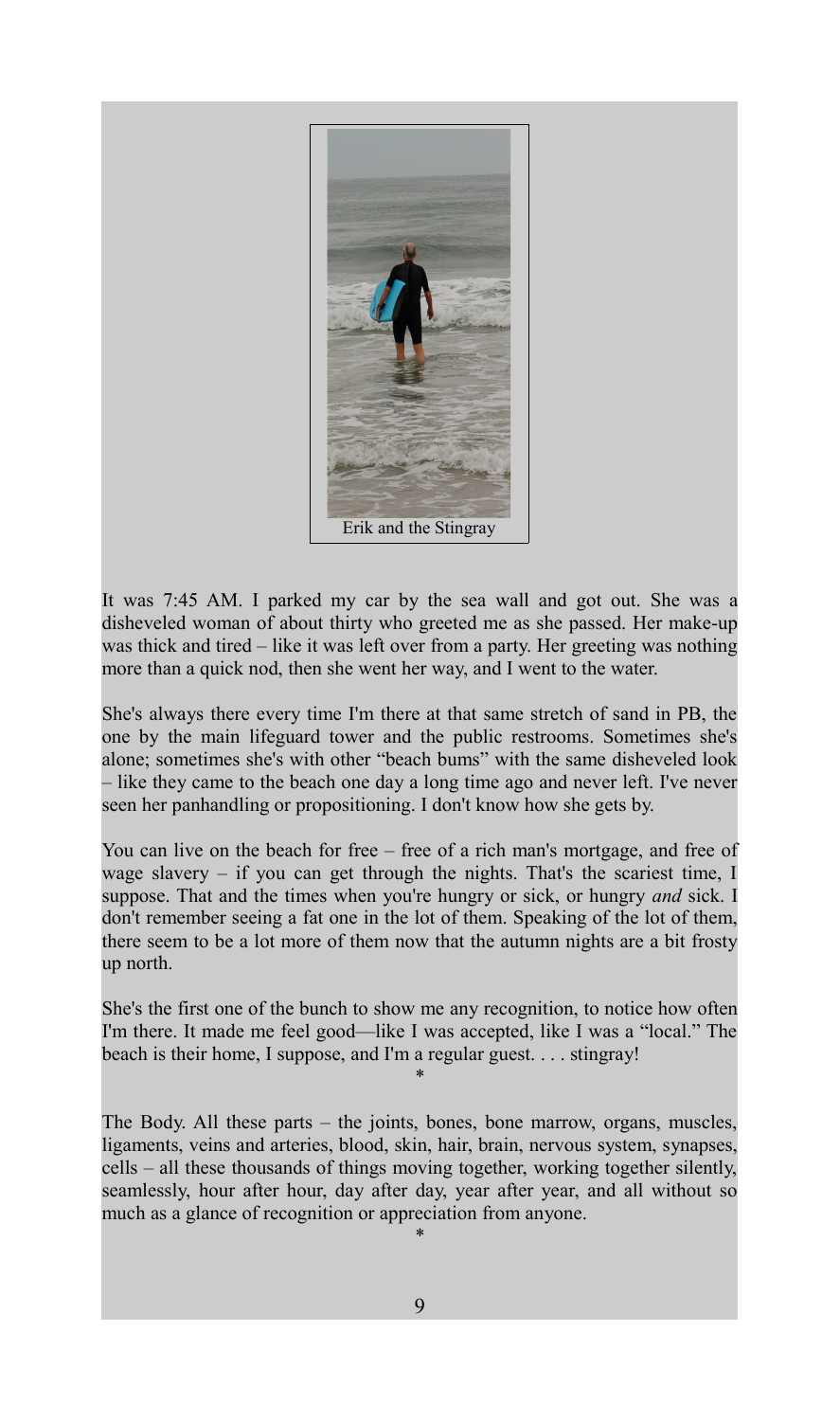A quivering heart, deaf to all reason, will go its own way as surely as night follows day. The primitive brain can be a providence, and it can be a grey lizard of the primeval. "O death, where is thy sting? O grave, where is thy victory?"

\*

Change is the only constant. Every day is different: the waves at the beach, the clutter at home, the aging of my skin. The Republicans have their way with the country, then the Democrats, then the Republicans, then the Democrats again. All the changes in a life lived this long: sometimes I was ahead of them, and sometimes behind. I wonder at those who refuse to change their minds, even with new knowledge and so many opportunities. They appear to take pride in their obstinacy and confirm Emerson's observation that "a foolish consistency is the hobgoblin of little minds."

## The Toilet Dream

\*

I awakened at 4:30 AM after just having killed a man. The realization of it didn't particularly upset me, more curious than upset, and I didn't feel the least bit of guilt about it, only surprise. Maybe I should feel guilty. I'll think about it.

I was in a town of sorts, a resort village: buildings, streets, hotels. I needed to use the toilet rather urgently, and I was sure there must be one in the hotel nearby. Amielle and I walked there directly. It was occupied and there was a line. She stayed behind and held my place while I went searching for another.

There! Three toilets side-by-side just to the left of the grand entrance doors of the main lobby. All three appeared to be occupied, and as soon as I walked up to one about a dozen people immediately converged upon the same location presumably in search of the same goal. We all quietly queued into three lines and waited our turn.

I was first in line at the toilet closest to the entrance, waiting, when a burly and brusque man walked up and stood in front of me. I explained that we were standing in a line which formed to the rear. He just turned around and stared at me, looking all defiant and angry. He held his ground.

While he was still turned around staring at me, I noticed over his shoulder that the door had opened and "my" toilet was suddenly vacant. I stepped around this rude man and walked directly to it. He saw what I was doing and attempted to hold me back, but I succeeded in getting inside and closing the door.

He began shouting and banging and shaking the door with a dreadful racket, cursing me and make all kinds of silly threats. I sat on my toilet seat and waited for him to go away. He didn't. He became more angry and determined to cause such a ruckus that I wouldn't be able to accomplish what I had come to do.

At that moment, I noticed the door beginning to weaken at the hinges. Just before he wrenched it off with his bare hands I gave it a swift kick right in the middle, and the door flew off its hinges, taking the rude man with it. Back he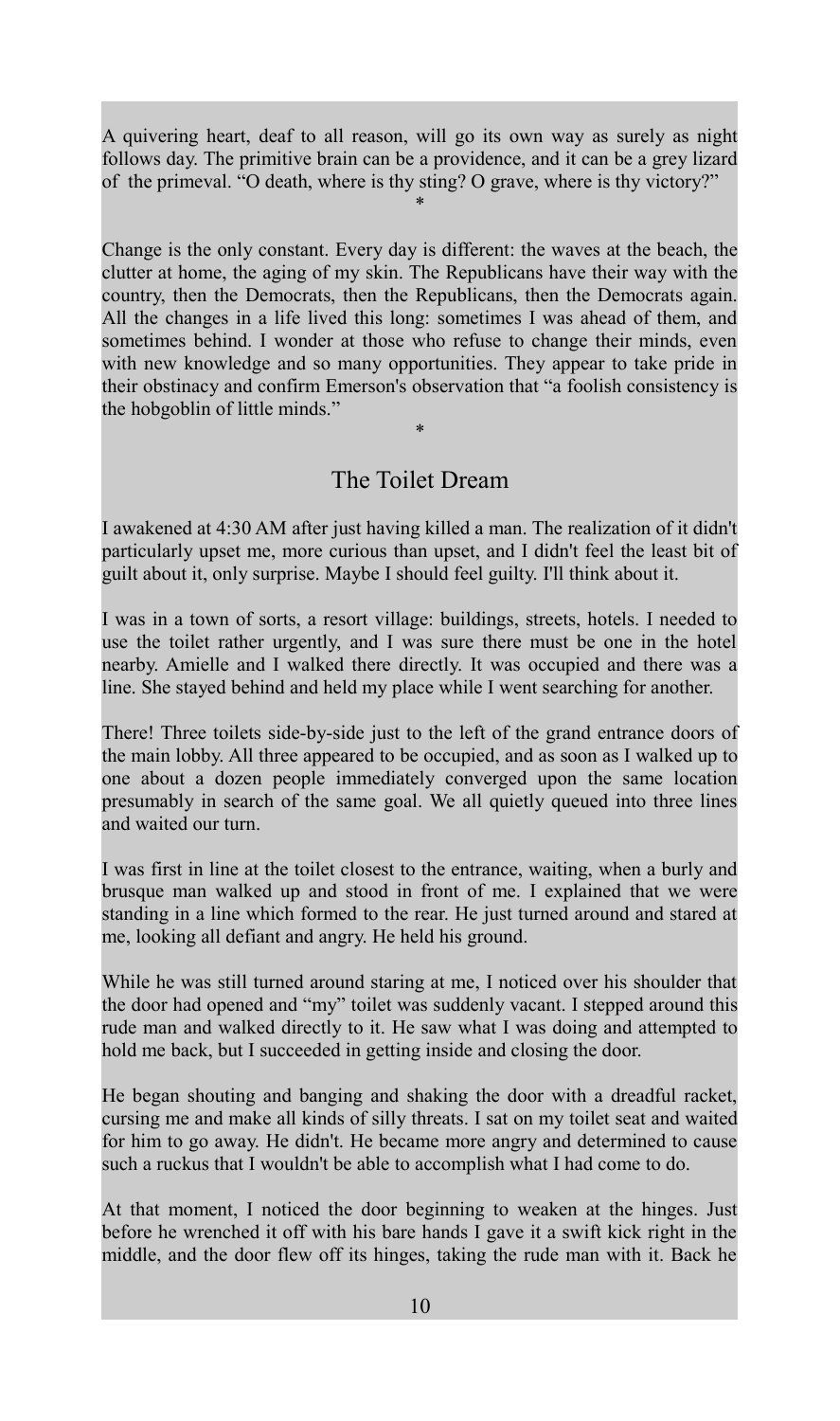fell, still holding on to the door, not in the lobby where he should have been, but off a sheer precipice of extraordinary height. The door fell away and I leaned out to watch as he fell spread eagle further and further, getting smaller and smaller. I averted my eyes at the moment of impact and awoke.

I was in my bed at home. I look at the clock on the night stand: 4:30 AM. I got up and went to the toilet.

**Query**: when the laws of Nature no longer rule, and cause and effect no longer live up to one's expectations, is one still responsible for one's behavior? Yes, I believe so. The world may not be what it appears to be, and who knows for sure if it is, but we are still responsible for our intent. The decisions we make and the actions which follow, even if unpredictable, are still choices of the will.

Nowhere is it written that a Stoic must be a punching bag and allow others to push them around. Of course, there may be occasions when it's in one's best interest to silently endure injustice, but that only follows a calculated choice. One may be a wage slave and tolerate an impossible boss in good humor when it's deemed to be in one's best interest to do so (the Primary Impulse), but only so long as it's necessary. Injustice can be confronted and denounced with courage whenever and wherever possible.

When under attack, fight back. It's called self defense, and the Goddess of Wisdom rules this contest. It don't think it's any accident or coincidence that Athena is both the Goddess of Wisdom *and* of Defense. Self-defense and defense of the homeland are well within the parameters of wisdom. And a Stoic needs neither guilt nor apology for such action – regardless of the context or final outcome.

There is nothing more jarring and discordant than plastic things thrust into nature. True beauty lies in the natural processes, the cracks in the crust of a loaf of freshly baked bread, as Marcus said, and in the aroma. Beauty is to Nature as radiance is to a candle flame.

\*

While we admire the *skill* of the painter and sculptor who can accurately portray such things as the cracks in a crust of bread, theirs is only an imitation of beauty, a vain striving for beauty, one that will never know the awesome beauty of a great stone weathered by ages of sun and rain, or in the joy that Nature gave the face of a flower.

As Seneca said, "All art is but an imitation of Nature [*Letters* 65, 3]."

From my mother, I inherited a positive attitude. From my father, I inherited sensitivity and a kind of fierceness. From both, I inherited a healthy body and average intelligence. That's all. And that's enough.

\*

\*

Stoics believe the nobility of one's character can be seen in the face, the countenance, even in one's bearing. It is the beauty of one's soul making an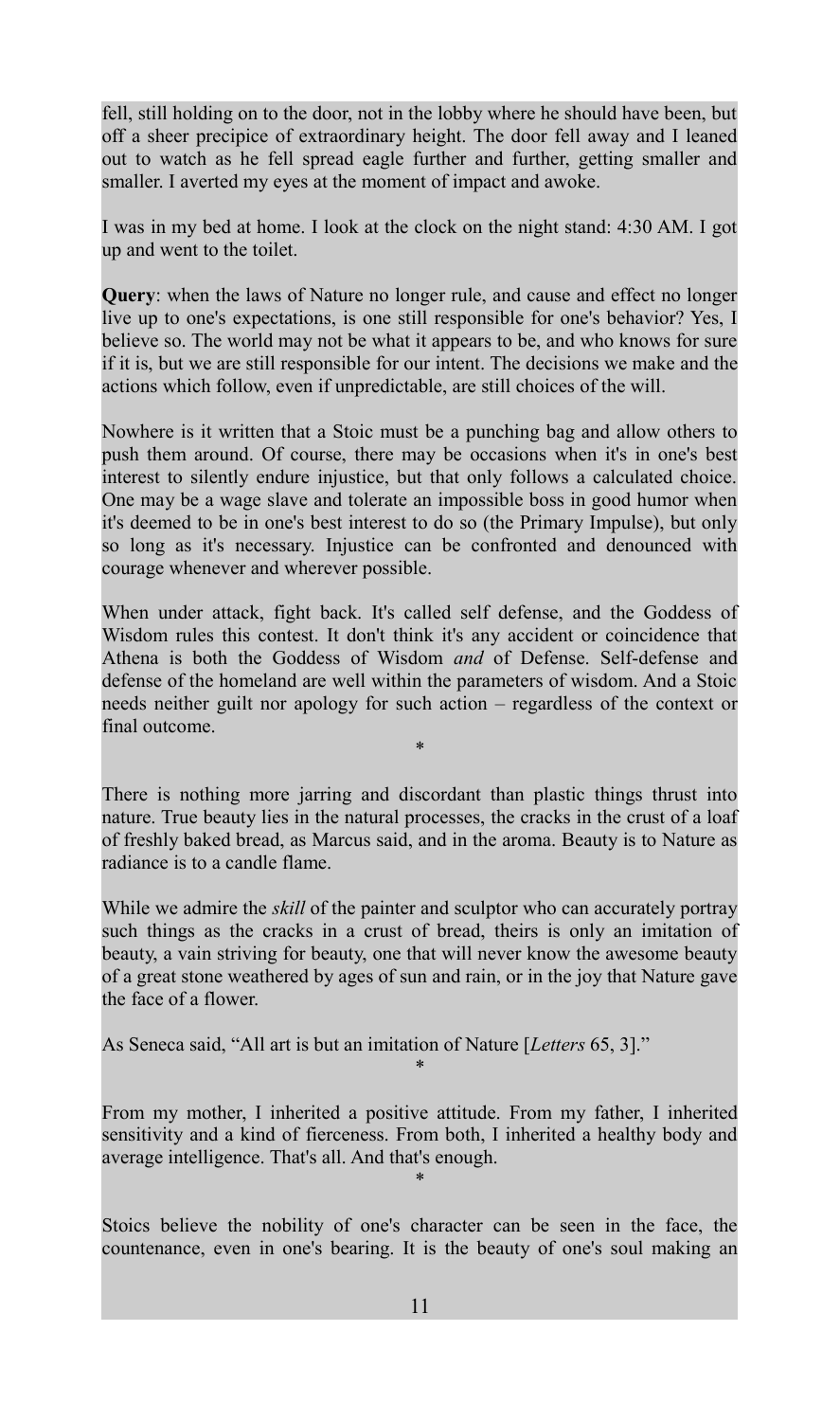imprint on the physical body. Not long ago I heard someone say that by the age of forty everyone gets the face they deserve. Or is it fifty?

I have a neighbor in his forties whose face appears permanently imprinted with anger. For the first ten years I knew him he was addicted to both a rage and alcohol. He once stormed out of his house and yelled at me for picking up a pebble lying on the ground that he claimed was on his side of the property line that divides us. I placed it back on the ground.

After spending a month in county jail for hit and run and driving under the influence, my neighbor joined alcoholics anonymous and began taking medication for his daily fits of rage. His face remains the same. It's been nearly three years now, and I still find his face uncomfortable to look at.

A couple of days ago, Amielle and I were using the showers by the lifeguard tower when a man about fifty joined us. He was handsome, tall and strongly built, with long golden hair and a beard of the same color. He was a surfer. We could tell because he leaned his surfboard next to our Boogie boards.

Amielle and I were startled when he said, "Good morning." We had grown accustomed to being ignored by surfers. In fact, we decided we were invisible to them, because no matter the proximity or greeting we gave they would look right through us without seeing or saying anything. It was like we were in a movie where you see spirits of the dead vainly trying to contact the living.

"Good morning," we said. I explained that we were surprised by his greeting. I also explained why. "I'm not like them," he said. Encouraged by his friendliness, I told him we were thinking about learning to surf. He said that what we were doing was a good way to start, adding, "Everybody's got to start somewhere." I said I was a little concerned about learning to surf at my age. "Upper body strengthening," he said, and then he left.

I keep trying to remember his face. The further I am removed from the moment he walked away, the more he appears like a god. \*

It's the first day of November. My wife's very old cat just walked in through the open, sliding glass door, looked me in the eye, meowed twice, then walked back outside. I have no idea what that means.

Mystery above; mystery below; mystery all around. Where am I? What does it sound like to the gods when we talk to them? Cats meowing?

The Stoics of antiquity were more confident in their rational oneness with the divine. There may be another more universal language than mere utterance. It may be found in music – or in silence.

\*

You cannot refuse the Grim Reaper, even if it's inconvenient. Dying before you have finished your work may be the best thing that could happen to it. \*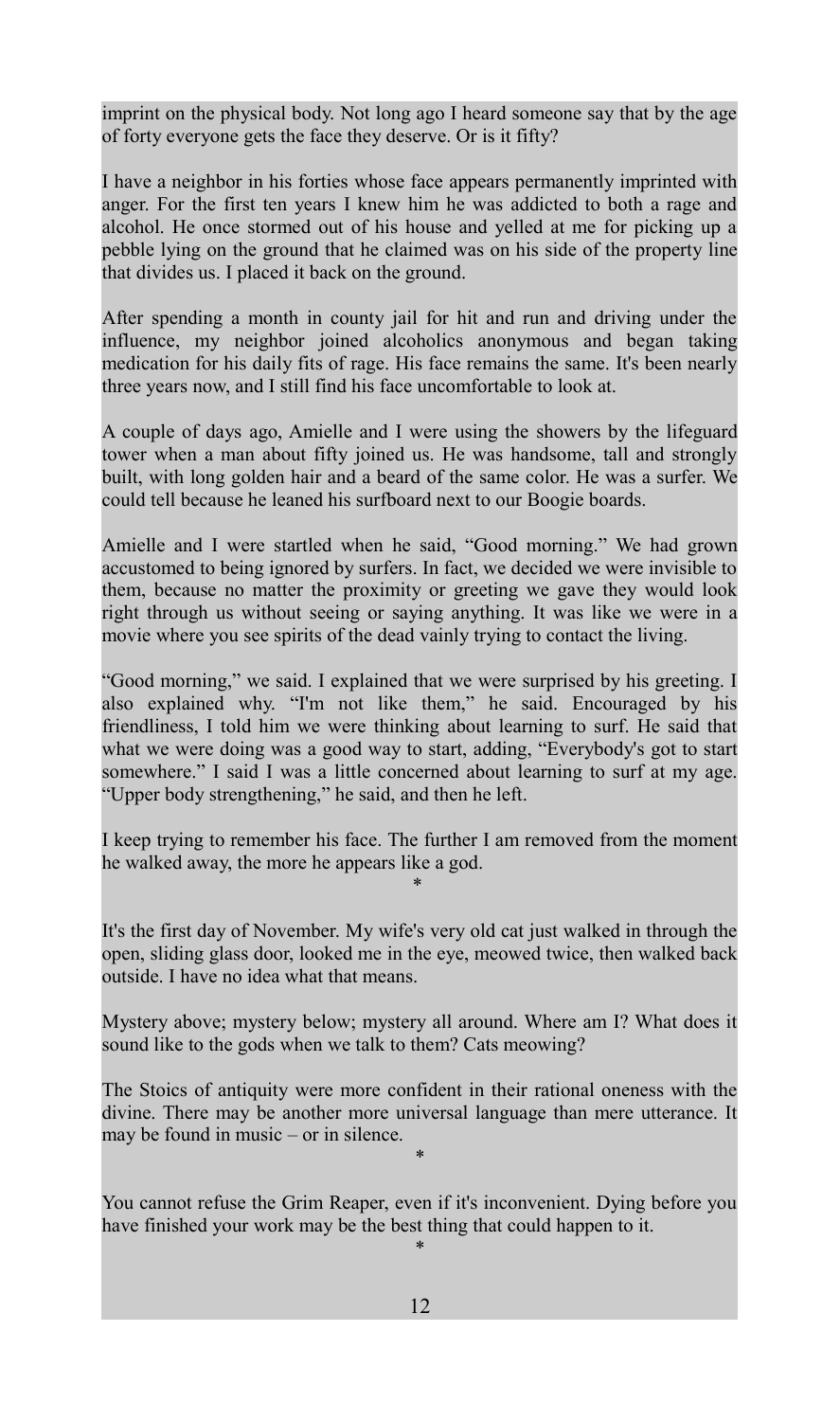## Jury Duty

Leaving the house at the same time today, Wednesday, but heading in the opposite direction. Not a Boogie day: jury duty.

It smells like the woman behind me had peanuts for breakfast. She appears to be about 50 with long graying hair, unwashed, hanging down in her face and on her shoulders. She could be an inmate escaped from an insane asylum, but she's quiet – except for coughing and blowing her nose.

The jury room is full, yet it's quiet. After accepting the inevitable, silence. Even the complainers have apparently adjusted to their civic duty. The first thing many do when they get their notice is look for a way to get off. They brag about this, if successful, as if they got away with something, as if the inconvenience was just too much to bear.

So, what should we rather be doing instead of jury duty? For myself, I could be Boogie boarding right now, chasing waves and stingrays. But what can be more important than justice being done? The opportunity to serve in the making of a decision for fairness and in the determination of what is right to the best of one's ability is a kind of sacred trust in the harmony of human life, the social contract. How does one say 'no' to such an opportunity.

First, a juror swears to be honest. Imagine that—promising one's fellows to be truthful. Second, a juror is asked if he or she can be objective, impartial, keep an open mind. Amazing. Third, during the trial one is not allowed to discuss the trial with anyone. Each of us must listen silently, examining his or her own inner discourse and wisdom for guidance. At last, in deliberation, the jury organizes 12 strangers into a cohesive, decision-making body, a kind of council of elders to become the god of fate in another individual's life. Is there anything we do that is more important?

I didn't get on a jury.

There are days when world weariness sets in, and even the thought of playing in Nature makes you tired: getting the stuff together, driving in rush-hour traffic to the beach, adjusting to the cold water. Even when you know there is joy awaiting you, waiting patiently for you, somehow you can't be bothered. Even when you know you will be happier, healthier, and able to get through the funk you're in if you just go – all you want to do is nothing. Nothing.

\*

Times like these test the discipline of a Stoic. Where do they come from, these bad moods? Sometimes remembering to use the power of the mind to climb out of dark holes takes all the strength of one's inner discourse. Here I am reminding myself that Nature gave me life, consciousness, reason, and love, this awesome power, and all I have to do is move, stand up, put on my wet suit, and go . . . . Go!

Okay, I'm back.